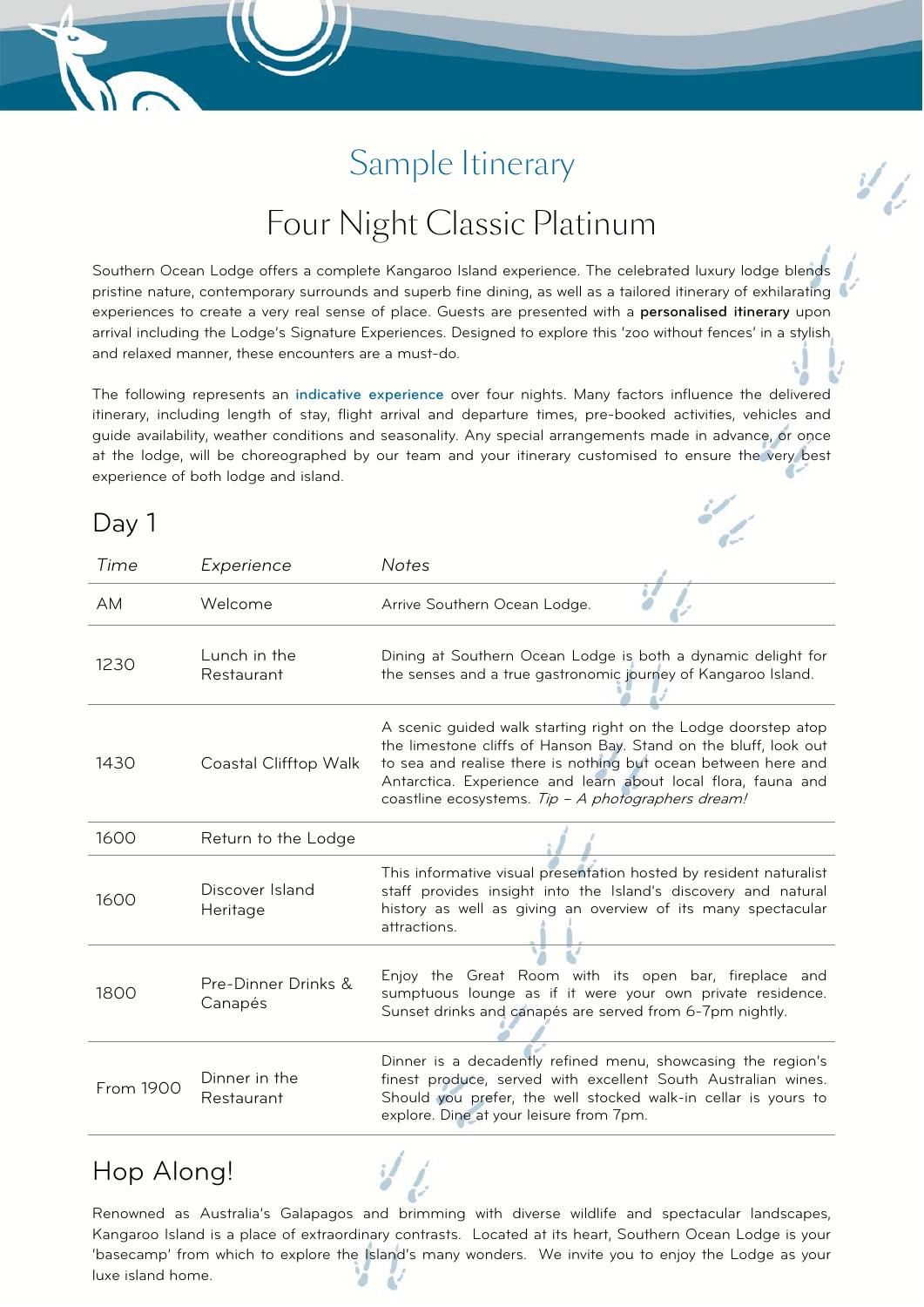|--|--|

| <b>レロッ ニ</b>       |                                |                                                                                                                                                                                                                                                                                                                                                                                      |
|--------------------|--------------------------------|--------------------------------------------------------------------------------------------------------------------------------------------------------------------------------------------------------------------------------------------------------------------------------------------------------------------------------------------------------------------------------------|
| Time               | Experience                     | <b>Notes</b><br>This half day signature experience is a spectacular introduction                                                                                                                                                                                                                                                                                                     |
| 0900               | Wonders of KI                  | to KI's wildlife, maritime heritage and stunning coastal<br>landscapes. Cape du Couedic lighthouse, Remarkable Rocks,<br>Admirals Arch and a fur seal colony are just some of the trip<br>highlights.                                                                                                                                                                                |
| 1230               | Lunch at the Lodge             | Return to the Lodge for lunch in the Restaurant overlooking the<br>cinematic vista of Hanson Bay.                                                                                                                                                                                                                                                                                    |
| 1430               | At Your Leisure                | The Lodge operates a wide range of Bespoke Experiences.<br>Choose from quad bike safari, kayak adventure, beach<br>fishing, guided adventure hikes and half day special interest<br>tours, to name but a few! Additional charges apply.                                                                                                                                              |
| 1730               | Kangas & Kanapés               | Soak up the history of the early island settlers at Grassdale, a<br>historic island property reached by a short drive from the Lodge<br>and where local wildlife including kangaroos and wallabies<br>congregate to graze. Observe these creatures in their natural<br>environment, sip on premium South Australian beverages and<br>nibble on a canapé whilst enjoying the sunset.  |
| 1900               | Return to the Lodge            |                                                                                                                                                                                                                                                                                                                                                                                      |
| From 1930          | Dinner in the<br>Restaurant    | The daily-inspired menu is at once sophisticated and simple,<br>designed to honour the flavours of each ingredient. Prepare for<br>a carefully crafted epicurean charter! From 7pm.                                                                                                                                                                                                  |
| Seasonal<br>Timing | Optional Nocturnal<br>Tour     | Visit the Hanson Bay Sanctuary to discover a world that comes<br>alive while you are asleep. Spot koalas at their most active,<br>encounter kangaroos and wallabies among many other<br>nocturnal creatures. A fun and educational discovery walk!<br>Timing is seasonal - depart after dinner during the summer and<br>pre-dinner during the cool season. Additional charges apply. |
|                    |                                |                                                                                                                                                                                                                                                                                                                                                                                      |
| Time               | Experience                     | <b>Notes</b>                                                                                                                                                                                                                                                                                                                                                                         |
| 0900               | At Your Leisure                | The Lodge offers a range of easy to medium grade treks for<br>avid bushwalkers to enjoy and there is a hike scheduled each<br>Alternatively, you may choose to sleep in, enjoy<br>morning.<br>breakfast at leisure and perhaps and pamper yourself with a<br>treatment at the Southern Spa. Additional charges apply.                                                                |
| 1130               | Return to the Lodge            | Time to refresh following the morning's activity.                                                                                                                                                                                                                                                                                                                                    |
| 1230               | Lunch in the<br>Restaurant     | Enjoy a three course luncheon in the Lodge Restaurant - fuel<br>for your afternoon's adventure.                                                                                                                                                                                                                                                                                      |
| 1400               | Seal Bay                       | Seal Bay is home to Australia's third largest colony of<br>Australian sea lions. Join our naturalist guide for an exclusive<br>tour on the beach with these wild animals. Learn about their<br>unique breeding cycle and the ongoing research programs<br>implemented on site. A privilege unique to KI!                                                                             |
| 1700               | Return to the Lodge            |                                                                                                                                                                                                                                                                                                                                                                                      |
| 1800               | Pre-Dinner Drinks &<br>Canapés | Join fellow guests in the convivial open bar for a pre-dinner<br>aperitif from 6-7pm.                                                                                                                                                                                                                                                                                                |
| 1900               | Dinner in the<br>Restaurant    | Dine at your leisure from 7pm.                                                                                                                                                                                                                                                                                                                                                       |
|                    |                                |                                                                                                                                                                                                                                                                                                                                                                                      |

 $\mathcal{U}_{\ell}$